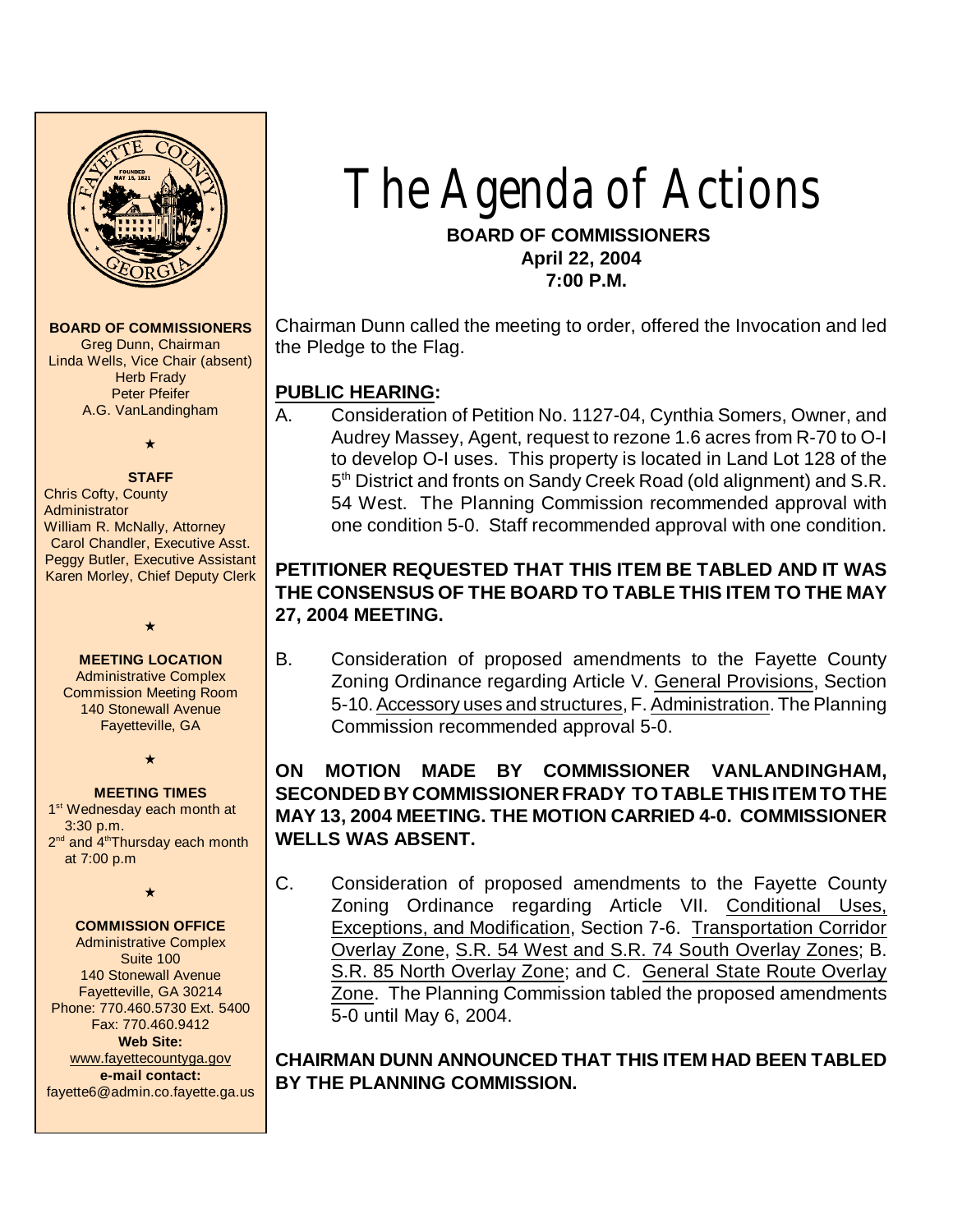D. Consideration of proposed amendments to the Fayette County Zoning Ordinance regarding Article III. Definitions, Section 3-95. Subdivision and Fayette County Subdivision Regulations regarding Section 2. Definitions, Section 2-19. Subdivisions. The Planning Commission recommended approval 5-0.

**ON MOTION MADE BY COMMISSIONER PFEIFER, SECONDED BY COMMISSIONER VANLANDINGHAM TO APPROVE ORDINANCE NO. 2004-05 AMENDING THE FAYETTE COUNTY ZONING ORDINANCE REGARDING ARTICLE III. DEFINITIONS, SECTION 3-95. SUBDIVISION AND THE FAYETTE COUNTY SUBDIVISION REGULATIONS REGARDING SECTION 2. DEFINITIONS, SECTION 2-19. SUBDIVISIONS. THE MOTION CARRIED 4-0. COMMISSIONER WELLS WAS ABSENT.** 

#### **NEW BUSINESS:**

E. Discussion by Steve Justice regarding removal of the extension of Sandy Creek Road from the County's Master Transportation Plan.

#### **THE BOARD TOOK NO ACTION ON THIS MATTER.**

**CONSENT AGENDA: COMMISSIONER PFEIFER REQUESTED ITEM NO. 5 BE REMOVED FOR DISCUSSION. ON MOTION MADE BY COMMISSIONER VANLANDINGHAM, SECONDED BY COMMISSIONER FRADY TO APPROVE CONSENT AGENDA ITEM NOS. 1, 2, 3, 4, 6, 7, 8, 9 AND 10 AS PRESENTED. THE MOTION CARRIED 4-0. COMMISSIONER WELLS WAS ABSENT.**

- 1. Approval of Resolution No. 2004-08 adopting the Fayette County Comprehensive Plan 2004 to 2025; Approval to sell individual Plans at a cost of \$50 per copy.
- 2. Approval of request from Chief Jack Krakeel to transfer insurance funds in the amount of \$10,759.06 from the general fund to Fire Services Operations line item 27030520- 522233 vehicle repair.
- 3. Approval of request from Director of Zoning Aaron Wheeler to change the name of the old alignment of Sandy Creek Road to Old Sandy Creek Road.
- 4. Approval of request from the American Cancer Society to waive the noise ordinance on May  $7<sup>th</sup>$  and May  $8<sup>th</sup>$ , 2004 for the annual Relay for Life event at the Kiwanis Fair Grounds.
- 5. Approval of request from the Director of Purchasing Tim Jones to purchase 47 Touchscreen Voting Machines from Diebold Election Systems, Inc. per the Secretary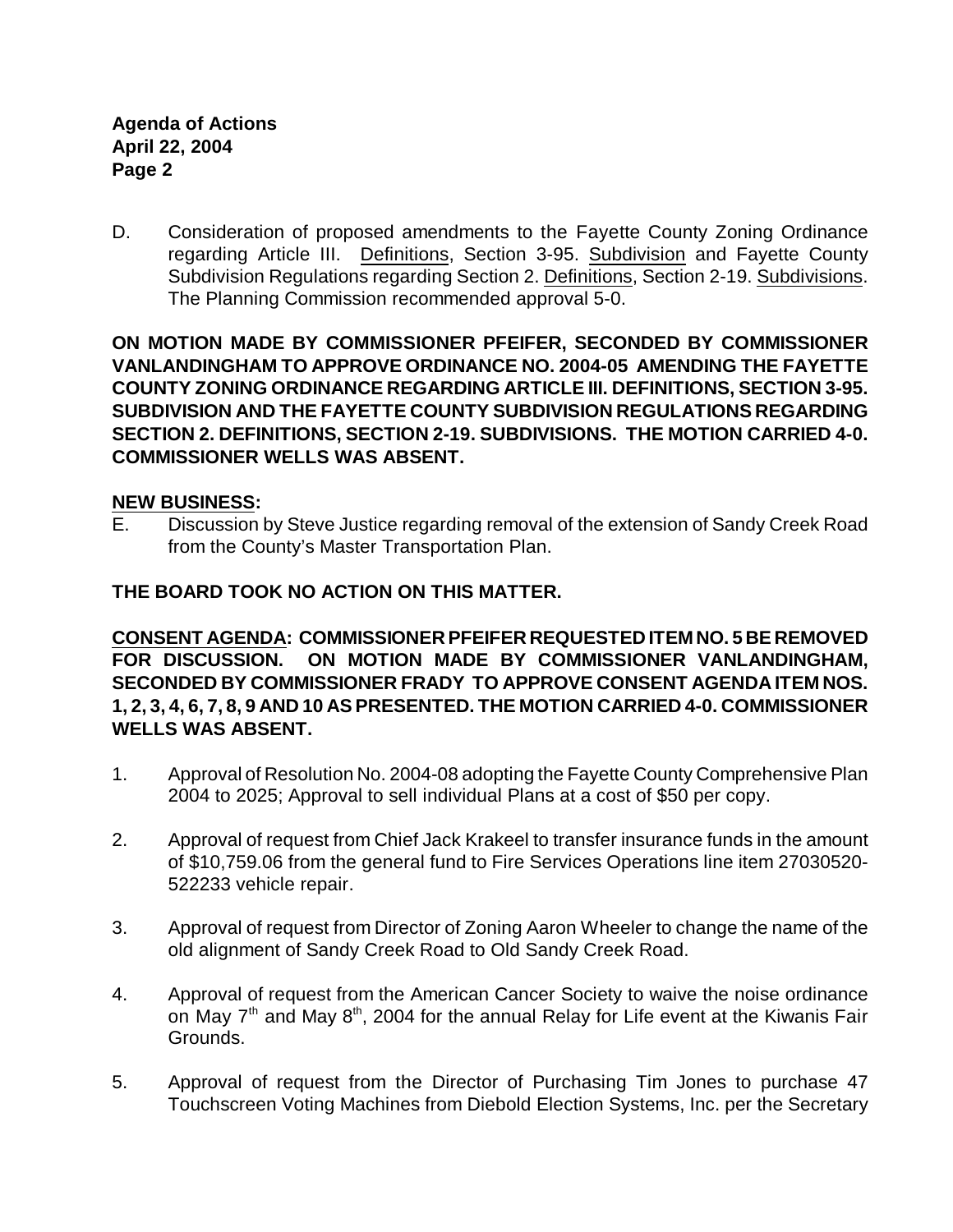**Agenda of Actions April 22, 2004 Page 3**

of State for a total price of \$130,885.30.

**ON MOTION MADE BY COMMISSIONER VANLANDINGHAM, SECONDED BY COMMISSIONER FRADY TO APPROVE THE REQUEST FROM THE DIRECTOR OF PURCHASING TIM JONES TO PURCHASE 47 TOUCHSCREEN VOTING MACHINES FROM DIEBOLD ELECTION SYSTEMS, INC PER THE SECRETARY OF STATE FOR A TOTAL PRICE OF \$130,885.30. THE MOTION CARRIED 3-0-1 WITH COMMISSIONER PFEIFER ABSTAINING FROM THE VOTE. COMMISSIONER WELLS WAS ABSENT.** 

- 6. Approval of recommendation to approve a tax refund to Smith Auto Truck in the amount of \$119.18 for the year 2003.
- 7. Approval of recommendation to approve a partial tax refund in the amount of \$85.15 to Robert Fink.
- 8. Approval of request from Chief Jack Krakeel to transfer insurance funds in the amount of \$9,013.77 from the general fund to Fire Services Operations line item 27030520- 522233 vehicle repair.
- 9. Approval to purchase 10 banners at \$75 each for participation in "Fayetteville Celebrates America" event from March 1, 2004 through September 11, 2004.
- 10. Approval of appointment of Commissioner VanLandingham to the Two Rivers Resource, Conservation and Development Council, Inc.

#### **PUBLIC COMMENT:**

Members of the public are allowed up to five minutes each to address the Board on issues of concern other than those items which are on this evening's agenda.

#### **NONE.**

#### **STAFF REPORTS:**

**EXECUTIVE SESSION:** Attorney McNally requested an executive session to discuss two real estate matters and four legal items.

**EXECUTIVE SESSION: ON MOTION MADE BY COMMISSIONER VANLANDINGHAM, SECONDED BY COMMISSIONER FRADY TO ADJOURN TO EXECUTIVE SESSION TO DISCUSS TWO REAL ESTATE MATTERS AND FOUR LEGAL ITEMS. THE MOTION CARRIED 4-0. COMMISSIONER WELLS WAS ABSENT.** 

**REAL ESTATE:** Attorney McNally reported to the Board on a real estate matter.

**ON MOTION MADE BY COMMISSIONER FRADY, SECONDED BY COMMISSIONER**